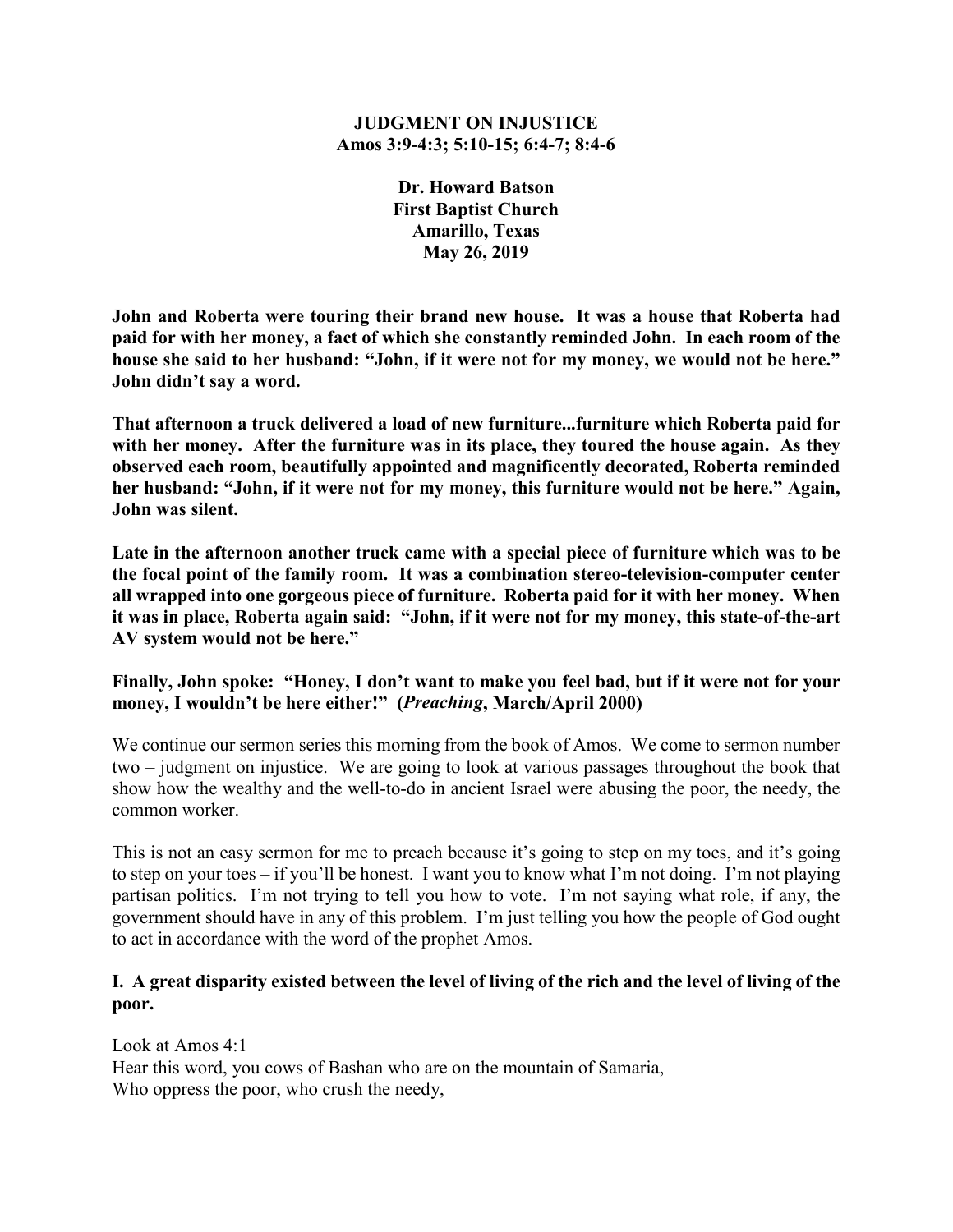Who say to your husbands, "Bring now, that we may drink!"

Now, there are some preachers who have courage and there are some preachers who are cowards. Amos was a preacher who had courage. He looks to the affluent women of Samaria, the capital city of ancient Israel. Remember, he is prophesying around 760 B.C., during the time of Jeroboam II, during the height of the prosperity of the Northern Kingdom. Folks have assumed that their prosperity is the result of the direct blessing of God.

The women were living in opulence. This was the indulgent, wealthy upper class. Bashan was a fertile plain in the mountain range of both sides of the middle and upper Yarmuk River. The region was noted for the lushness of pastures and, thus, the fattest of cattle. He called these women the "fat cows of Bashan" who were gaining their weight by gouging the poor.

Notice, they oppressed the poor. They crushed the needy. And they command their husbands, "Bring me more." They need more and more to satisfy their materialistic thirst. The husbands more and more exploited the poor to keep their well-to-do wives happy and content. The word "bring" is an imperative, a command. "Bring me more." These women were dominating their families. They were callous in heart.

There was a great disparity in Amos's day in ancient Israel, in the Northern Kingdom, between the haves and the have-nots.

Turn to Amos 6:4-6. Those who recline on beds of ivory And sprawl on their couches, And eat lambs from the flock And calves from the midst of the stall, Who improvise to the sound of the harp, And like David have composed songs for themselves, Who drink wine from sacrificial bowls While they anoint themselves with the finest of oil, Yet they have not grieved over the ruin of Joseph.

Those wealthy citizens slept in the best beds. The poor could not afford a bed. They slept on a mat, at best – much less a bed inlaid with ivory. The word here for "sprawl" has the connotation of drunkenness or laziness, hanging over the couches.

They ate the best food. Ordinary citizens in that day perhaps got meat two or three times a year at the annual festivals. But these folks were getting the fattened calves, actually from the midst of the fattening pen.

They lounged around, eating and drinking and making up songs – imagining themselves to be little Davids, little kings. "You strum away," Amos says, "on your harps." And they enjoy themselves not only with entertainment, but also with drinking (verse 6).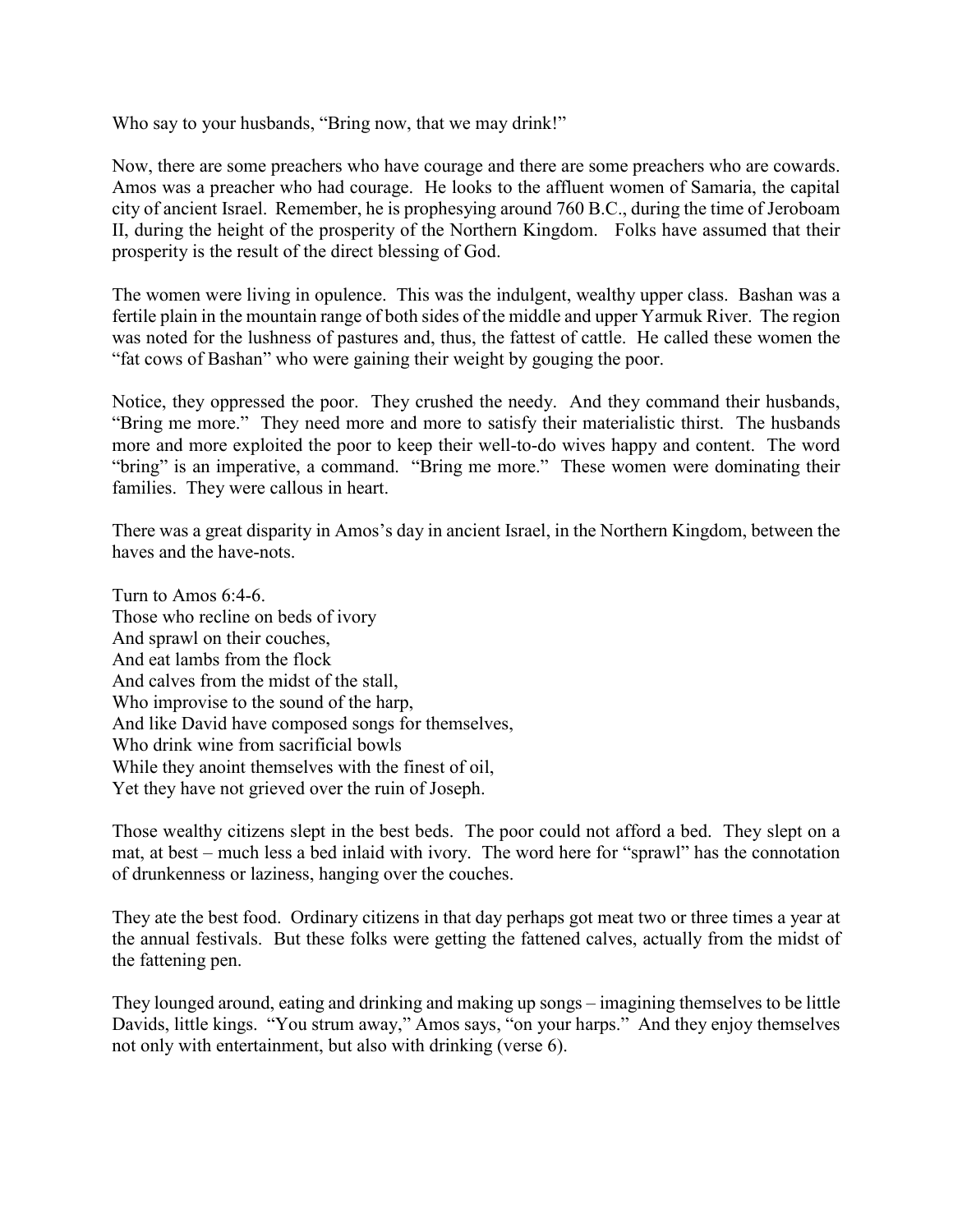They had the finest lotions, the best grade of oils they used to anoint. Whether it was medicinal or cosmetic or cultic – whatever the anointing, they had the very best.

Israel – Joseph – was about to break up as a nation, yet the leading citizens were not sick over it as they should have been. They were so self-centered, totally preoccupied with the pleasures of life, that they were blinded to the threatening reality all around them. Life, so they thought, could not be better. But according to Amos, it could not have been worse.

Yes, in ancient Israel, in the eighth century B.C., they had a great disparity between the haves and the have-nots.

Do we have disparity in Dallas?

**Mark Cuban, the owner of the Dallas Mavericks, is a "have" – an iconoclastic dotcom billionaire. Cuban built a house of ivory. It's a 24,000 square foot Dallas mansion. Cuban says, "Let's suppose I'm worth \$1.1 billion and, through a series of incredibly moronic moves, I lose \$100 million." Cuban says, "Oh gee! What does that leave me?" (***Sports Illustrated***, 11/6/2000, p. 88)**

Seems like a sense of arrogance. "Losing \$100 million is no big deal to me," says Cuban, "because I'm still left with \$1 billion in the bank."

Yes, there is a disparity – not only in ancient Israel between the haves and the have-nots, but there is also a disparity in our own culture between the haves and the have-nots.

According to *Forbes* Magazine, CEO pay has now skyrocketed to 361 times that of the average worker. If you don't think income disparity is growing, compare that to the 1950s, when a typical CEO made 20 times the salary of his or her average worker. But in 2017, CEO pay at an S&P 500 Index company soared to an average of 361 times more than the average rank-and-file worker. The average CEO pay in 2017 among these firms was right at \$14 million per year. There were actually some companies at which CEOs made nearly 1000 times the pay of the average employee.

Folks, I know a free economy is the greatest economic system on earth. I fully believe that. But we've got a problem when the general is making 361 times more than the soldiers. Something has gone terribly, terribly wrong in our value system. Somewhere along the line, these companies have elected boards of directors who have lost the ability to make common-sense judgments. And there seems to be no end in sight.

Speaking of losing common-sense judgment, what about coaches' escalating pay?

Now, I'm going to use this school is an example simply because they have been in the news a lot lately, and the university trustees recently approved the largest collegiate athletic coach contract ever written in the history of humanity. I think that makes them fair game for a little scrutiny. Of course, I'm talking about Clemson University, which is about a 20 minute drive from where I grew up in Greenville, South Carolina.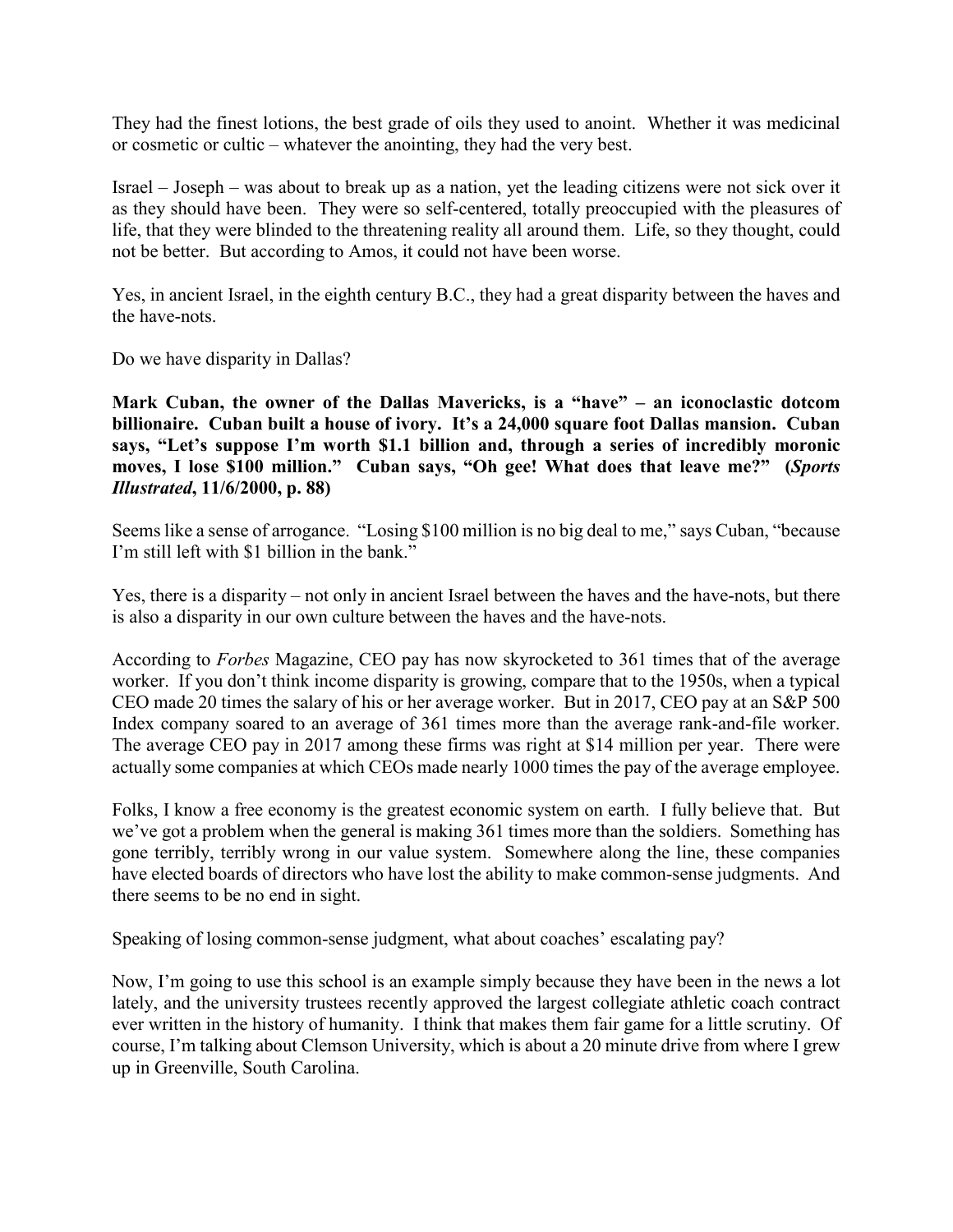Now before the Clemson crowd gets angry at me, let me say, first of all, I'm a Clemson fan. I have a brother who went to Clemson University, a sister who went to the University of South Carolina, and I pull for both universities of my home state. Second, my niece, Logan Young, has just been elected student body president at Clemson University. I'm not taking a cheap shot at somebody else – I'm talking about my own back yard and my own family.

Dabo Swinney recently received a 10-year, \$92 million contract (April, 2019). The biggest contract in college football history.

Where does it stop? There is obviously no end in sight – for the goal of athletics is to win at all costs. Whatever building you have to build, build it. Whatever salary you have to pay, pay it. Because apparently the number one priority for most American universities is to win at sports.

Aren't these educational institutions? We have clearly lost our way. And tuition continues to climb to cover the cost.

Of course, this disparity of well-being is not limited to capitalistic economies. In fact, in Socialist systems, or Communist systems, the average member of the populous fares much worse.

# **II. Ancient Israelites made their money at the expense of the poor.**

Look at Amos 5:11. Therefore because you impose heavy rent on the poor And exact a tribute of grain from them, Though you have built houses of well-hewn stone, Yet you will not live in them; You have pleasant vineyards, yet you will not drink their wine.

Look at the end of verse 12. You turn aside the poor in the gate.

Turn to Amos 8:4-6 Hear this, you who trample the needy, to do away with the humble of the land, saying, "When will the new moon be over, So that we may sell grain, And the sabbath, that we may open the wheat market...."

They can't even rest for the Holy Day because they are thinking and spinning in their minds the making and cutting of deals.

#### *(Fred Craddock illustration about a deal cut in church - on back of a bulletin)*

At the end of verse 5, they are cheating with dishonest scales. In verse 6, they buy the helpless for money and the needy for a pair of sandals.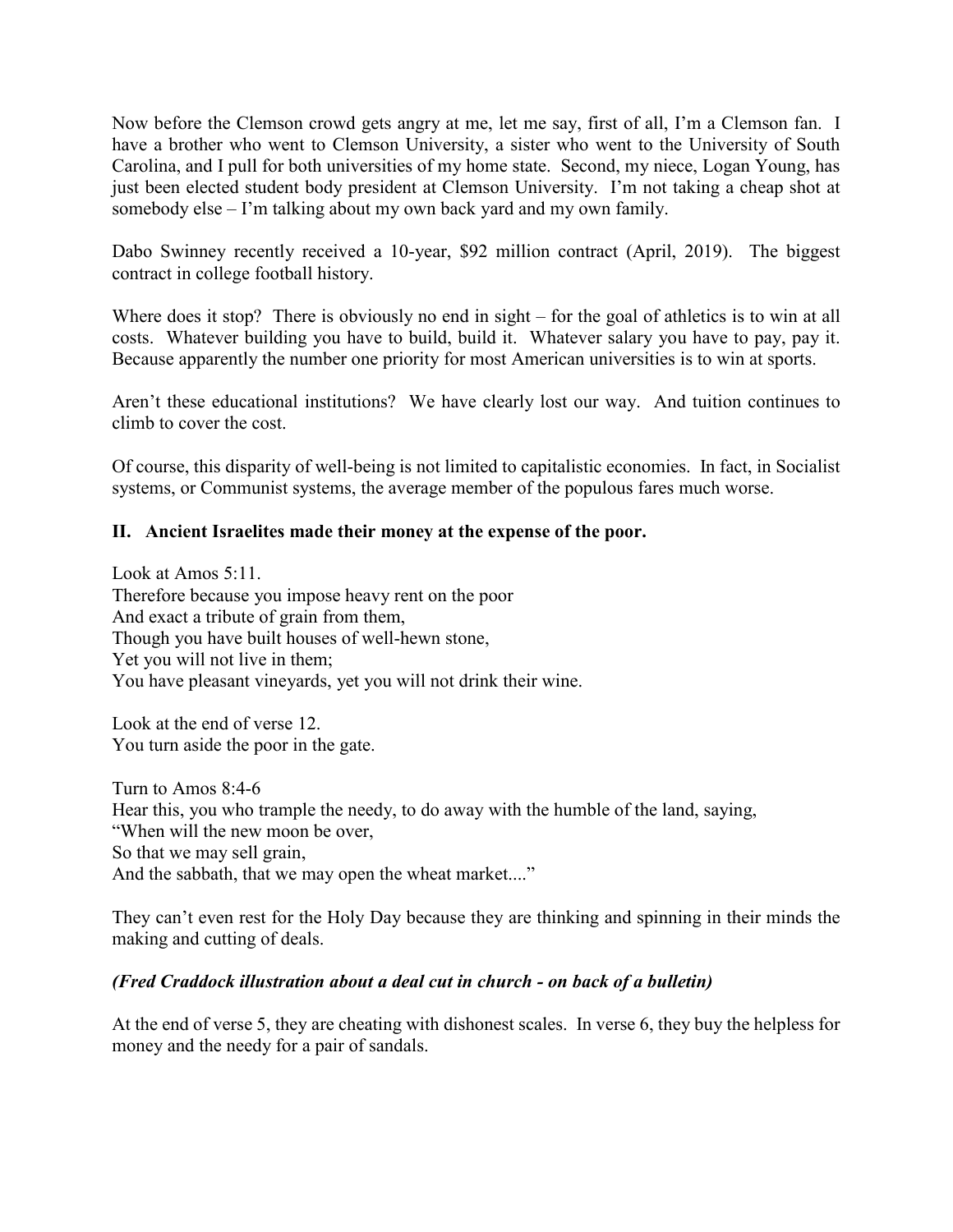Indeed, they were inflicting harsh and unjust treatment on the unprotected members of society. They were skipping the measure. They were boosting the price. They were using dishonest scales.

You might ask the question, "Pastor, what does that have to do with me? What does that have to do with America? We have not made ourselves wealthy at the expense of the poor?"

I'm asking you a hard question today. I'm asking myself a hard question today. We don't want ourselves surprised on the day of judgment, like the well-to-do of Samaria.

## **III. A false sense of security existed among the rich in ancient Israel.**

Look at Amos 3:9ff. Here in chapter 3 is the proclamation there is going to be a trial. "Therefore (verse 11), thus says the Lord God, 'An enemy, even one surrounding the land, will pull down your strength from you and your citadels will be looted.'"

Those who have been looting now will be looted. "You're going to be like a lamb in the lion's mouth (verse 12), nothing but pits and pieces left. Maybe a leg or a piece of an ear, but you will be consumed."

Look at verse 15. "I will also smite the winter house together with the summer house; The houses of ivory will also perish And the great houses will come to an end." Declares the Lord.

There is a false sense of security among these people.

Look at Amos 4:2-3 to see what is going to happen to these opulent women. The Lord God has sworn by His holiness, "Behold, the days are coming upon you When they will take you away with meat hooks, And the last of you with fish hooks."

In verse 3, he is saying that there are going to be big holes in your security wall. They are going to haul you out.

It's not a pretty picture. These women, who stood with so much opulence, are going to find themselves corpses being dragged out on meat hooks. God is so sure what He is going to do, notice in verse 2 He swears by His own holiness.

I've always loved this verse, because you swear by something what? Greater than yourself. God looks around, there is no one greater than He is, so He swears by His own holiness.

The treatment of the women is going to be worse than how they have self-indulgently treated the poor.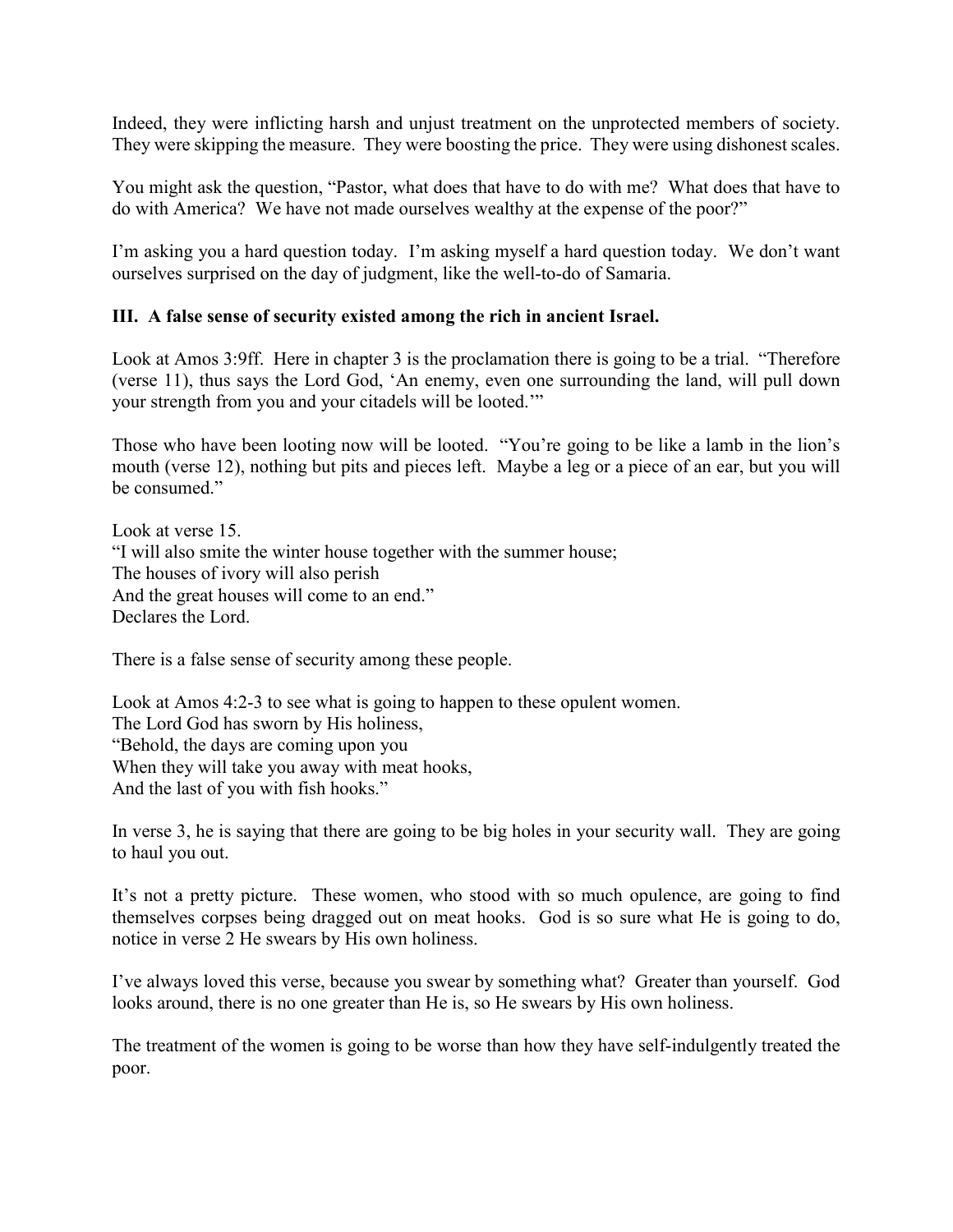**Mark Cuban, the Dallas Mavericks owner, said in the** *Sports Illustrated* **interview, "If you have money, you don't need to ask for permission for anything." His money gives him freedom, he says. Freedom to buy Pumas if he wants, to sit by the pool and read a book, to own a professional basketball team. "If you have money, you don't need to ask for permission for anything. (***Sports Illustrated***, 11/6/2000, p. 89)**

I've got news for you. When you think you've arrived, when you think it's your own wit and wisdom that have gotten you where you are, you will soon realize that the smartest aren't always the wealthiest, the wealthiest aren't always the wittiest, and the self-assurance and security those folks enjoy can vanish in the blink of an eye.

## **IV. Fourth, I want to say to you that God's people are poor people.**

That's a bold statement, I realize. But I'm going to ask you to read through the Minor Prophets. If there is any message there, it's that God has a special relationship and covenant with the poor, the downtrodden, the abused, the widow, the orphan. Maybe it's a carpenter or a young maiden named Mary that God might would choose to be the father and mother of the Son of God.

Like Jesus said, it's very hard for those of us who have a lot of things to ever make it into the kingdom of God. Those are the words of the Lord. Hear them, if you will. He said a camel can go through the eye of a needle more quickly than a rich man can make it into the kingdom of God. He says when the nations are judged, they will be judged on how they treated the one without clothes, the one without food – "those who are the least of these, my brethren."

Luke 6:20 says, Blessed are you who are poor, for yours in the Kingdom of God.

What difference does that make? Some of you own companies. Who gets the bonuses? Just the top? Or when the team wins does it go all the way down to every employee who is a member of the team? Who do you think about when things go well? Just the guy steering the boat, or all those who are breaking their backs rowing below in the hot belly of the ship?

What Amos is trying to say to the rich elite is people matter. All people matter. If you learn in your life to speak to the person mopping the floor, just like you speak to the president of the company, to give them the same respect and show no partiality, then you, maybe, for the first time in your life have begun to think like God thinks.

I've made that a goal in my life. And I'm working on it. And I'm doing better than I've ever done before. I'm trying to learn the name of the person who waits on me at the table – to call him or her by name. I'm trying to learn the name of the person who checks me out at the grocery store. They are real people with real jobs. And for the most part, they are carrying the rest of us on their backs.